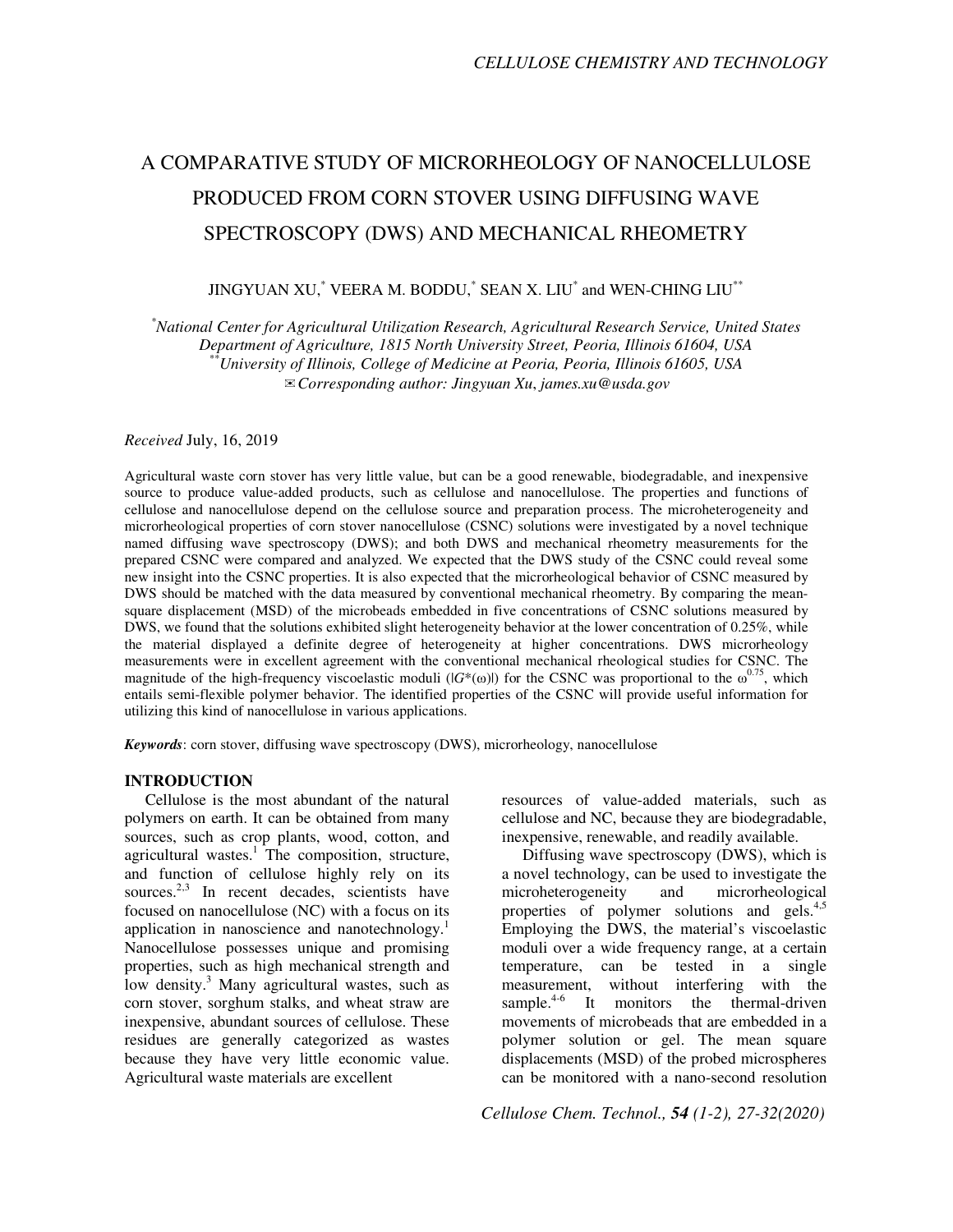by DWS. From MSD and the diffusion coefficients calculated from MSD, one can get an insight into the polymer solution's microrheological properties.<sup>5,6</sup> The viscoelastic moduli for the samples can be extracted from the measured MSD using the generalized Stokes-Einstein equation.<sup>7</sup> The DWS can measure the rheological behaviors of the sample as high as  $10<sup>6</sup>$ rad/s, which are nearly three orders of magnitude greater than probed by mechanical rheometers. In this way, an understanding of the type of local macromolecular movement that produces stress relaxation at very short times, as well as a new insight into the mechanism of early dynamics of stress relaxation in polymer networks can be obtained. The DWS technology has been used to study some biopolymers, such as actin,  $\beta$ glucan,<sup>5</sup> and wheat protein.<sup>8</sup> However, the DWS has not been used to investigate the properties of corn stover nanocellulose (CSNC).

Because the properties of nanocellulose (NC) highly depend on the source that cellulose comes from, it is necessary to study different NC properties individually. Recently, we developed NC from corn stover agricultural waste. $3$  In addition, we have investigated the mechanical rheological behavior of corn stover nanocellulose (CSNC).<sup>9</sup> In this work, the microheterogeneity and microrheological properties of the CSNC were investigated using the DWS technique. The conventionally determined dynamic viscoelastic behavior of the CSNC was compared with the results obtained by the DWS approach. We found that the microrheological properties of CSNC measured by DWS were in excellent agreement with the conventional mechanical rheological studies on CSNC. In addition, the study of CSNC by DWS provides not only good complementarity between microrheology and macrorheology, but also some new insight into the physical properties and functions of CSNC. The results from this research will be useful to develop new applications for CSNC.

### **EXPERIMENTAL**

#### **Material and sample preparation**

CSNC was prepared by the method described in our earlier work. $3,9$  Briefly, corn stover powder was first treated with 4 wt% sodium hydroxide to remove the soluble polysaccharides. After the alkali treatment, the sample was washed with water and bleached with sodium chlorite and acetic acid. The bleaching process removes most of the lignin or polyphenols and proteins. After bleaching, the product was washed with water and air-dried. This air-dried product contains about 93.1% cellulose, 2.5% hemicellulose, and 3.4% lignin.<sup>3,9</sup> The dried powder was then suspended in deionized water and subjected to high temperature high pressure homogenization with 30 passes through a GEH NiroSoavi Panda 2K (43100 Parma, Italy), at 500 bars of pressure and a temperature of 90-95 °C. The produced cellulose microfibrils' diameters are in the range of 20-40 nm, indicating that the corn stover cellulose fiber becomes CSNC after the hightemperature high-pressure homogenized shearing. The final CSNC was freeze-dried.<sup>3,9</sup> The freeze-dried CSNC was resuspended in de-ionized water at a desired concentration for the DWS measurements. Samples were stored at  $4^{\circ}$ C and used within 2 days after preparation to avoid any sample degradation. At least three samples were examined at each CSNC concentration.

#### **Diffusing wave spectroscopy (DWS) measurements**

The diffusing wave spectroscopy (DWS) technology is a modern light scattering technique to characterize turbid media.<sup>10</sup> A laser light beam is focused and incident on a flat scattering cuvette, which contains the polymer material mixed with spherical optical probes. A photon detector collects the multiply scattered light from the sample. The output of the photon detector is directed into a correlator, which will determine the autocorrelation function  $(g_2(t)-1)$ . From the autocorrelation function  $(g_2(t)-1)$ , the mean square displacement (MSD) of the probing beads,  $\langle \Delta r^2(t) \rangle$ , can be extracted using a root-search algorithm following classical techniques. $4$  In addition, the local rheological behaviors of the polymer solution can be calculated from the MSD *via* the generalized Stokes-Einstein equation.<sup>7,10</sup> Briefly, the local modulus of a viscoelastic polymer solution and the mean square displacement of a microsphere suspended in that fluid are related by:

$$
\tilde{G}(s) = \frac{s}{6\pi a} \left[ \frac{6\,\text{kg}\,\text{T}}{s^2(\Delta\dot{r}^2(s))} - ms \right] \approx \frac{\text{kg}\,\text{T}}{\pi a s \langle \Delta\dot{r}^2(s) \rangle} \tag{1}
$$

where  $k_B$  is Boltzmann's constant, T is the temperature of the sample,  $\alpha$  represents the radius of the microsphere, *m* is its mass, *s* represents the Laplace frequency, and  $\sim$  is the unilateral Laplace transformation which is defined as:

(2)

$$
\tilde{X}(s) \equiv L[X(t)] \equiv \int_0^\infty X(t) \exp(-st) dt
$$

Equation (1) relates the unilateral Laplace transformation of the stress relaxation modulus  $G_r(t)$ ,  $\tilde{G}(s) \equiv s\tilde{G}_r(s)$  to the Laplace transformation of the mean-square displacement  $(\Delta \vec{r}^2(t))$ . In Equation (1), the inertia term (the second term in the brackets) can be neglected due to its corresponding to very high frequencies. The knowledge of *(s)* is sufficient to characterize the viscoelastic behavior of a polymer solution. However, in order to present the optical measurements in a more familiar fashion, the analytic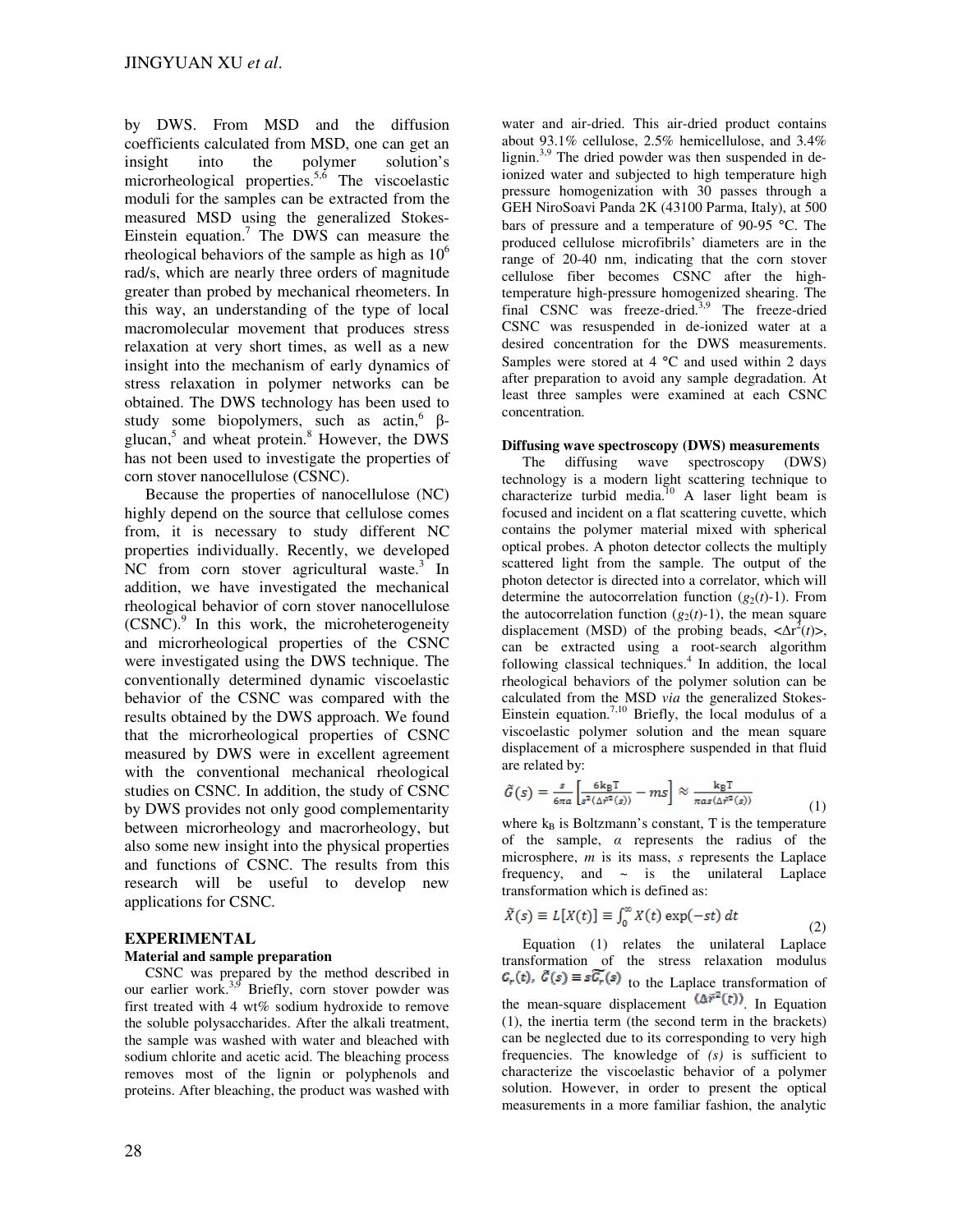continuation between the real function *(s)* and the complex function  $G^* \equiv G'(\omega) + iG'(\omega)$  is used. The storage and loss moduli can be extracted by replacing s by i<sup>ω</sup> in  $\mathcal{L}_{(s)}$  and by extracting real and imaginary parts from the resulting imaginary function  $\tilde{G}(s = i \cdot \omega)$ , respectively. The diffusion coefficient of the imbedded microspheres can be calculated as  $D(t) = \langle \Delta r^2(t) | 6t \rangle^{11}$ 

The DWS measurements on the CSNC were conducted using the DWS RheoLab II instrument (LS Instruments AG, Switzerland). Polystyrene microspheres of 222 nm (0.5%) were gently mixed with the SGRS solution in a cuvette, so that the microspheres were uniformly embedded in the CSNC solution.<sup>5,6</sup> The temperature of the chamber holding the cuvette in the DWS RheoLab II was controlled at 25 °C ±0.1 °C. The added polystyrene microbeads did not affect the viscoelastic moduli and viscosity of the CSNC solution measured with conventional rheological measurements.

#### **Mechanical rheological measurements**

The method adopted in this work was used many times in our previous work for measurement of biopolymers, such as wheat proteins,<sup>12</sup> soy proteins,<sup>13</sup> lupin proteins,<sup>14</sup> and  $\beta$ -glucans.<sup>15</sup> The rheological properties of different concentrations of CSNC were measured by a strain-controlled Rheometric ARES rheometer (TA Instruments, New Castle, DE, USA). The 50-mm diameter plate-plate geometry was adopted. The temperature was controlled at  $25 \pm 0.1$  °C by a water circulation system. For linear viscoelastic measurements, to ensure that all the measurements for the materials were made within the linear range for the linear viscoelastic property studies, the strain-sweep experiments were conducted initially. An applied shear strain valued in the linear range was adopted for the other linear viscoelastic property measurements for the same material; fresh samples were used for each experiment. The linear viscoelasticity indicates that the measured parameters are independent of the applied shear strain. Small-amplitude oscillatory shear experiments were conducted over a frequency (ω) range of 0.1-500 rad/s, yielding the shear storage or elastic (*G'*) and loss or viscous (*G"*) moduli. The complex modulus is expressed as  $G^* = G'(\omega) + iG'(\omega)$ , and the amplitude of the viscoelastic modulus is  $|G^*(\omega)| = (G^{2} + G^{2})^{1/2}$ .

### **RESULTS AND DISCUSSION**

From the time-dependent mean-square displacements (MSD) of the 222 nm diameter microbeads embedded in the CSNC solutions detected by DWS, the microrheological properties of the CSNC can be deduced. New insights into the CSNC solution dynamics of relaxation would be obtained from the measurements of the MSDs and associated diffusion coefficients in the temporal domain. The MSDs,  $\langle \Delta r^2(t) \rangle$ , were extracted from the measured autocorrelation function  $(g_2(t)-1)$  of the light multiple scattered by the microbeads embedded with the CSNC solution. Five concentrations of CSNC solutions, 0.25%, 0.5%, 1%, 1.5%, and 2% (wt%) were measured. Figure 1 displays the autocorrelation functions  $(g_2(t)-1)$ for two concentrations of the CSNC solutions. It can be noticed that the higher concentration CSNC retarded the relaxation of the correlation function intensity. This effect accounts for more CSNC fibril interactions at the greater concentrations.

Figure 2 shows the time-dependent meansquare displacements (MSDs) calculated from the autocorrelation functions of the microbeads embedded in five concentrations of the CSNC solutions. The MSDs of the microspheres embedded in the relatively lower concentration of  $0.25\%$  (wt%) CSNC solution exhibited nearly a power-law behavior with a slope of about 0.9 (Fig. 2). Accordingly, the diffusion coefficients  $(D(t))$  of the microspheres in the  $0.25\%$  CSNC solution did not change much with increased time scale (Fig. 3). The diffusion coefficients of the microbeads in the  $0.25\%$  CSNC were 1.63  $\mu$ m<sup>2</sup>/s and 1.34  $\mu$ m<sup>2</sup>/s at 10<sup>-4</sup> and 10<sup>-3</sup> seconds, respectively (Fig. 3). By comparison, the MSDs for the microbeads embedded in the homogeneous viscous solutions, such as water and glycerol, display a power-law behavior with a slope of one; and the diffusion coefficients of the beads would keep constant over the lag time. $8<sup>8</sup>$ However, the MSDs for the microspheres embedded in the heterogeneity polymer solutions exhibit a time-dependence behavior; and the diffusion coefficients of the microspheres would also depend on the lag time.<sup>8,16</sup> Using the  $D(t)$  =  $k_B T/6\pi \eta \alpha$  (k<sub>B</sub> is the Boltzmann constant, T = 298K,  $\eta$  is the viscosity of the solvent, and  $\alpha$  is the radius of the microspheres), the same microbeads will have the constant diffusion coefficient of 1.97  $\mu$ m<sup>2</sup>/s in water. Thus, the behaviors of the microspheres embedded in the 0.25% (wt%) CSNC solution were somewhat close to those in water, but a little different. The diffusion coefficients of the beads were somewhat smaller than those in water and slightly dependent on time. The diffusion coefficients of the microspheres embedded in CSNC solutions were smaller than when embedded in water due to the higher viscosity of the CSNC solutions. Therefore, at relatively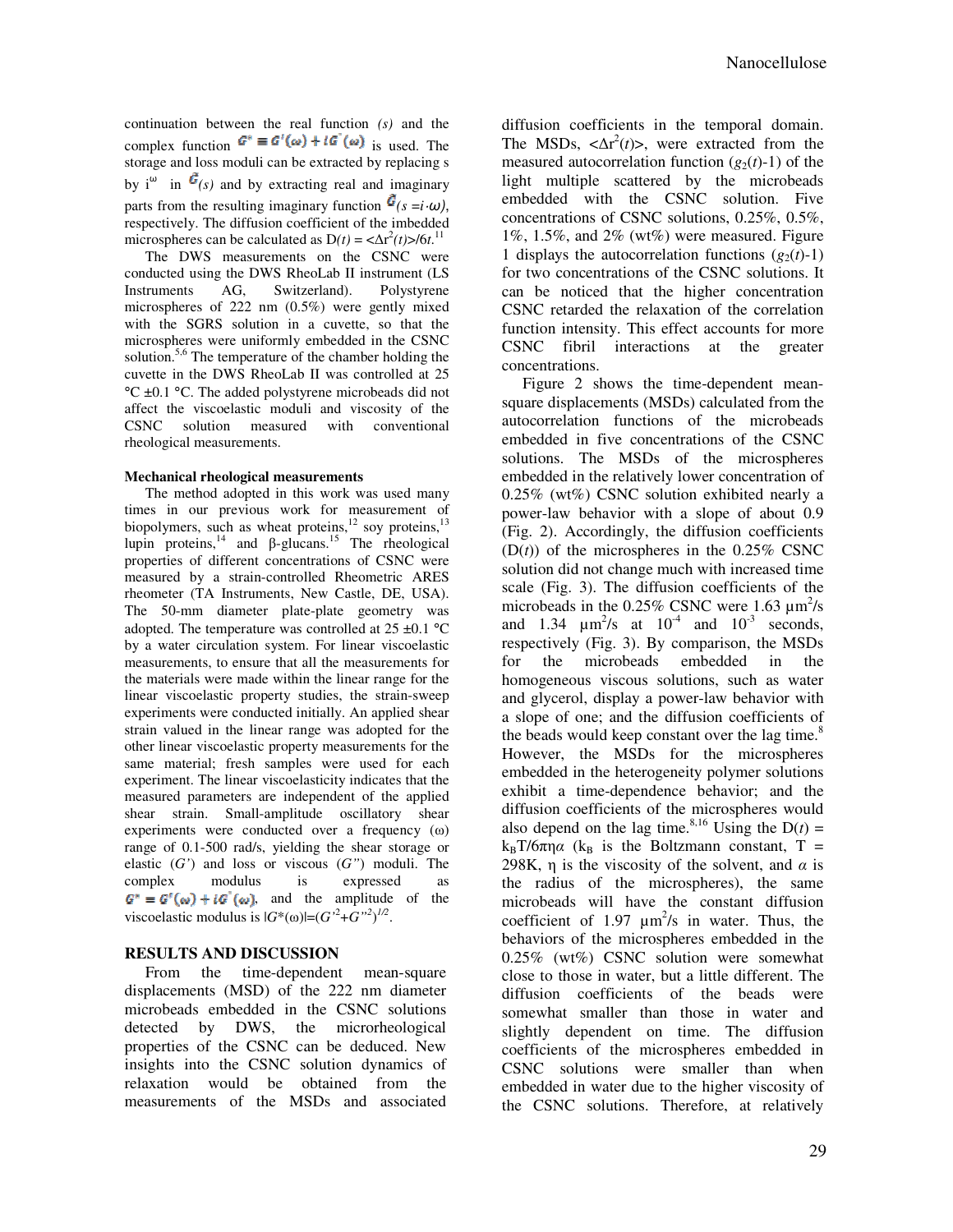lower concentrations of 0.25% (wt%), the MSDs for the microbeads embedded in the CSNC solutions were even close to the power law of unity, but slightly deviating from it; and the



Figure 1: Autocorrelation function of light intensity multiply scattered by 222 nm diameter microspheres embedded in  $0.25\%$  (O) and  $0.5\%$  ( $\square$ ) CSNC solutions at 25 °C



Figure 3: Diffusion coefficient,  $D(t) = \langle \Delta r^2(t) \rangle / 6t$ , of microspheres embedded in five measured concentrations of CSNC solutions at lag time of 10-  $4$  and 10<sup>-3</sup> seconds and temperature of 25 °C (the first column:  $10^{-4}$  s; the second column:  $10^{-3}$  s)

For the 0.5% (wt%) CSNC solutions, the MSD of the microspheres embedded in the sample displayed a slope that deviated more from unity (Fig. 2). The diffusion coefficients of the microspheres embedded in the 0.5% (wt%) CSNC were 0.33  $\mu$ m<sup>2</sup>/s and 0.24  $\mu$ m<sup>2</sup>/s at  $10^{-4}$  and  $10^{-3}$  seconds, respectively (Fig. 3), which were more dependent on time, implying that the 0.5% CSNC solution showed more heterogeneity.<sup>5,8</sup> Apparently, more chain-chain interactions or overlapping occurred between  $0.25\%$  (wt%) and  $0.5\%$  (wt%). At relatively higher concentrations of CSNC solutions, of

30

diffusion coefficients were a bit time-dependent. Thus, the CSNC solutions exhibited slightly heterogeneity behavior, even at relatively low concentration of 0.25%.



Figure 2: Mean square displacement (MSD),  $\langle \Delta r^2(t) \rangle$ , of 222 nm microspheres embedded in 0.25% ( $\bullet$ ), 0.5% ( $\circ$ ), 1% ( $\blacksquare$ ), 1.5% ( $\Box$ ), and 2% ( $\blacktriangle$ ) CSNC solutions at  $25 \text{ °C}$ ; the straight line shows a slope of one



Figure 4: Magnitude of frequency dependence viscoelastic moduli ( $|G^*(\omega)|$ ) of 0.25% ( $\bullet$ ), 0.5% ( $\circ$ ), 1% ( $\blacksquare$ ), 1.5% ( $\square$ ), and 2% ( $\blacktriangle$ ) of CSNC solutions measured by both mechanical rheometer and DWS at 25 °C (symbols are experimental data measured by the mechanical rheometer; lines are data measured by DWS; straight lines show a slope of 3/4

1%, 1.5%, and 2% (wt%), the MSDs of the microspheres mixed with samples further deviated with the unity slope of the power law (Fig. 2). Hence, the diffusion coefficients of the beads were much more dependent on time. For instance, the diffusion coefficient of the beads in the  $1.5\%$  (wt%) CSNC was 0.075  $\mu$ m<sup>2</sup>/s at 10<sup>-4</sup> second, but rapidly decreased to 0.030  $\mu$ m<sup>2</sup>/s at 10<sup>-3</sup> second. The diffusion coefficient of the microspheres embedded in the 2% (wt%) CSNC was 0.040  $\mu$ m<sup>2</sup>/s at 10<sup>-4</sup> second, but sharply dropped to  $0.016 \mu m^2/s$  at  $10^{-3}$  second (Fig. 3). These results are in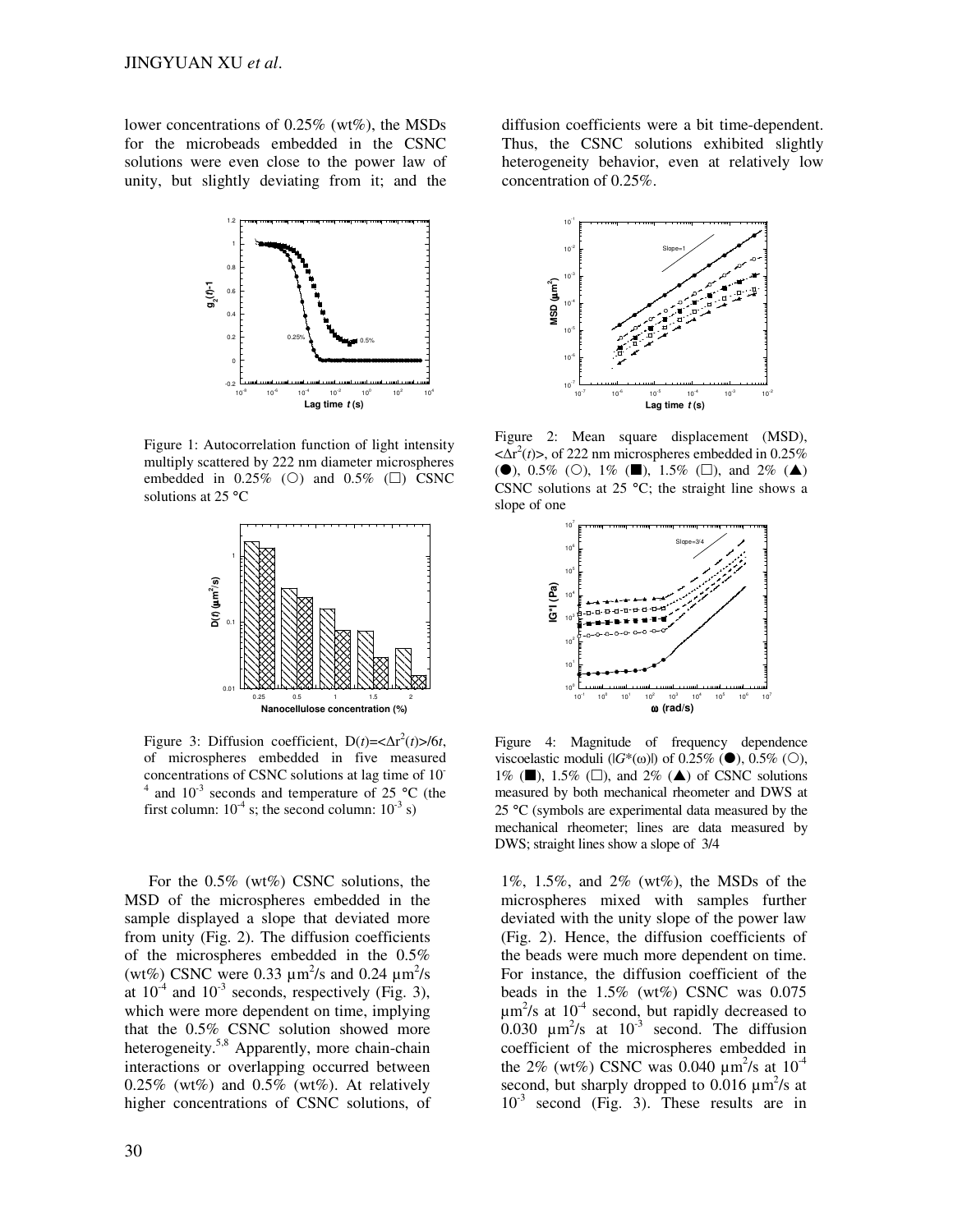agreement with the fact that greater concentration CSNC solution exhibited higher viscosity. The extent of the displacements of the microspheres in the CSNC solutions was largely reduced with increasing concentration. The above results of the diffusion coefficient of microspheres dispersed in high concentrations CSNC solutions decreasing with time scale also indicated that the CSNC structure depended on the distance scale. Apparently, with the increasing concentration, the CSNC solution had a transition from slight<br>heterogeneity to more pronounced heterogeneity to more heterogeneity behavior.

Figure 4 shows the five concentrations of CSNC solutions' amplitude of moduli  $(|G^*(\omega)|)$  over the frequency measured by DWS and mechanical rheometer. The overlapped data indicated that excellent agreement was observed for the measurements between DWS and conventional mechanical rheometer (Fig. 4). These results also implied that DWS measurements can accurately detect high-frequency range viscoelastic properties of CSNC solutions. The amplitude of the viscoelastic moduli  $(|G^*(\omega)|)$  for the CSNC increased with the increasing concentration – the higher the concentration, the stronger the CSNC viscoelastic properties (Fig. 4). Apparently, a network of CSNC was established even at a lower concentration, as 0.25%. The CSNC chain-chain interactions became stronger and stronger with the increasing concentration, as evidenced by the greater amplitude of the viscoelastic moduli  $(|G^*(\omega)|)$ . We also noticed the high-frequency moduli behaviors of CSNC measured by DWS (Fig. 4). The high-frequency range viscoelastic properties show the early dynamics of relaxation of the CSNC networks. The optical measurements by DWS showed that the amplitude of the viscoelastic moduli  $(|G^*(\omega)|)$ for all measured concentrations of CSNC samples were proportional to 0.75 power of the frequency  $(|G^*(\omega)| \propto \omega^{0.75})$ . Conventional mechanical rheology measurements of the frequency dependence of the moduli for ω > 300 rad/s are extremely limited, therefore direct comparison with published data is difficult at high frequencies. Moreover, our strain-controlled rheometer can measure the moduli only up to about 300 rad/s, so a direct comparison of our DWS measurements with

our mechanical measurements at high frequency is also precluded. Some theoretical models predicted the high-frequency dependence of  $|G^*(\omega)|$ . In addition to the fact that the measurement of the frequency dependence of  $|G^*(\omega)|$  provides us with a much more rigorous test of current dynamical models of CSNC dynamics. The highfrequency regime also offers a new insight into the local dynamics of CSNC fibril inside their confinement tube.

Morse<sup>17-19</sup> has established a model, which specifically describes the rheological behavior and dynamics of semiflexible polymers in solution. This model predicts that at large frequencies,  $|G^*(\omega)| \propto \omega^{\alpha}$  with  $\alpha = 0.75$ , which is in excellent consistency with our DWS measurements for CSNC. This exponent  $\alpha$  is much larger than the one describing the largefrequency behavior of flexible polymer, for which  $\alpha = 0.5^{20}$  The molecular interpretation of rheological properties is not as well understood as other modern biochemical and molecular biology techniques, because the molecular interpretation of rheological properties is relatively 'indirect', while molecular interpretation using biochemical and molecular biology techniques is relatively 'direct'. Our above DWS studies on CSNC indicated that CSNC exhibited semi-flexible behavior. There are very few reports about the physical properties of CSNC.<sup>9</sup> The technique of DWS has allowed us to monitor the very high-frequency viscoelastic moduli of CSNC in a single experiment at a fixed temperature, without disturbing the sample, which cannot be done by using the mechanical rheometer. From these high-frequency measurements, a new insight into the mechanism of early dynamics of stress relaxation in entangled networks and an understanding of the type of local macromolecular motion for CSNC can be obtained.

## **CONCLUSION**

In this work, we studied the microheterogeneity microrheological properties of CSNC solutions using the DWS technique and compared the rheological properties measured by both DWS and conventional mechanical rheometry. We observed the heterogeneity of CSNC increased with the increasing concentration. At low